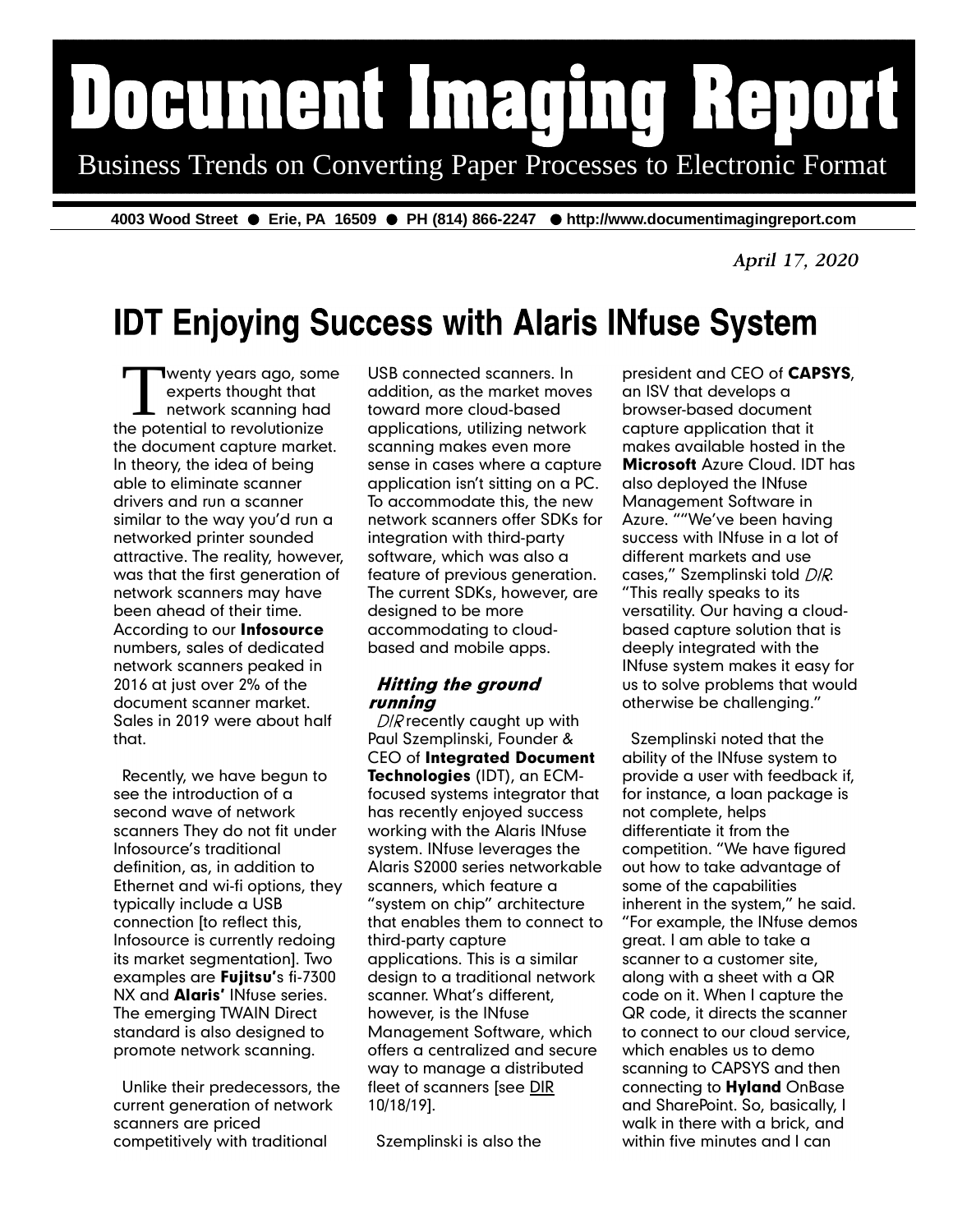wake it up and take the user's documents and start scanning to a repository. This is when customers realize, 'wait a minute, there's no PC attached, no TWAIN driver, no application to configure, blah, blah, blah.' This changes the nature of the game."

In addition to CAPSYS, IDT recently created an INFuse integration to the Retarus Mail to Fax application. "Retarus is a global company with a messaging platform that includes inbound and outbound fax, as well as SMS, EDI and e-mail," said Szemplinski. "They have a very strong channel, largely comprised of telecom companies, who sell bandwidth to businesses. Especially in markets like banking and healthcare, they'll find that their clients are doing a lot of faxing, and Retarus offers a cloud-based alternative.

"Retarus enables its customers to eliminate costs related to dedicated analog fax lines. To complement their service, we have put a dialer interface on the INfuse touchscreen. We are now acting as a Master VAR for Retarus and are providing their channel with a turnkey solution to present to their customers."

#### **Real-world applications**

IDT is one of the resellers that Alaris worked with when it was designing the INfuse. "Alaris really thought out the system well and did not just rush something to market," Szemplinski said. "They came to their partners and we sat down and had discussions about how this should work. It was a collaborative effort and that collaboration continues.

"For example, we had a situation where a customer gave us feedback that the buttons on the UI were too small. They had mostly elderly clients who were not confident in the touchscreen selections they were making. We went to Alaris, and, in a testament to the agile development methods they are utilizing, within three weeks we had a fix. Then, we were able to deploy it through the Management System and we never had to go to the customer's site."

According to Szemplinski, INfuse is changing the way customers are viewing document capture. "IT departments are really not that interested in chasing down scanner issues or updating drivers," he said. "That does not make for an exciting day for them. We have been doing a lot of scanner upgrades related to Windows 10. We warn our customers that when updating their OS, their current scanners might not work. As we are discussing a scanner refresh, we also bring up an alternative and show them the INfuse.

"We recently presented an INfuse system to a county government, which came up with the idea to make the scanners available directly to their constituents for applications like capturing tax documents. We set it up so that a user only needs to hit one button to initiate a

### **Document Imaging Report**

Business Trends On Converting Paper Processes To Electronic Format

DIR is the leading executive report on managing documents for e-business. Areas we cover include:

- 1. Document Capture
- 2. OCR/ICR, AI and Machine Learning
- 3. RPA
- 4. ECM
- 5. Records Management
- 6. Document Output
- 7. BPM

DIR brings you the inside story behind the deals and decisions that affect your business.

#### **Vol. 30, No. 5**



Editor: Ralph Gammon 4003 Wood Street Erie, PA 16509 PH (814) 866-2247 ralphg@documentimagingreport.com

**DIR** is published approximately 15 times per year, by:

InfoSource SA Avenue des Grandes-Communes 8, 1213 Petit-Lancy, Geneva, Switzerland http://www.infosource.ch

Copyright © 2020 by InfoSource SA. Federal copyright law prohibits unauthorized reproduction by any means including photocopying or facsimile distribution of this copyrighted newsletter. Such copyright infringement is subject to fines of up to \$25,000. Because subscriptions are our main source of income, newsletter publishers take copyright violations seriously. Some publishers have prosecuted and won enormous settlements for infringement. To encourage you to adhere to this law, we make multiplecopy subscriptions available at a substantially reduced price.

**Subscriptions:** \$597 (electronic) or \$670 (paper) per year.